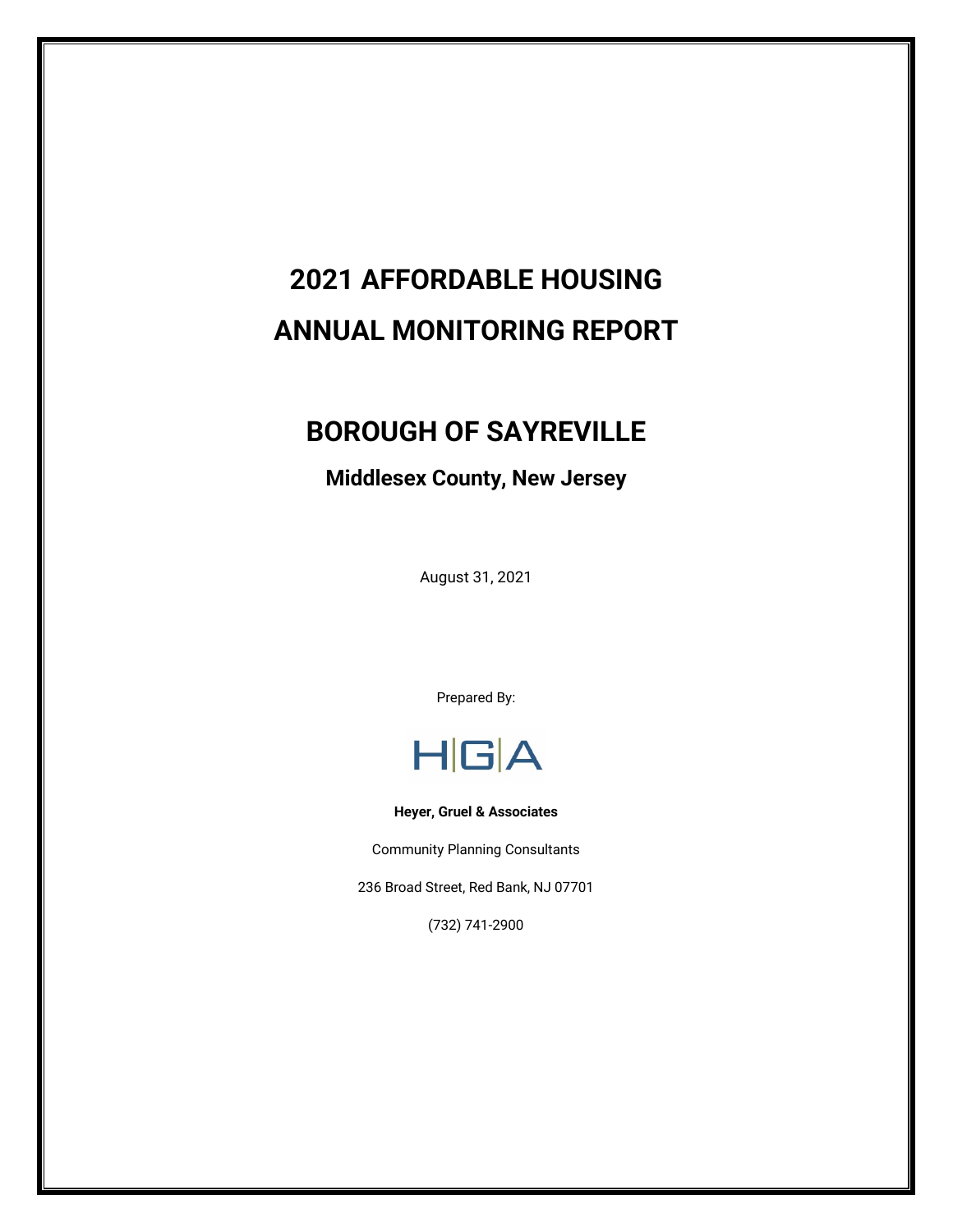## **BOROUGH OF SAYREVILLE, MONMOUTH COUNTY 2021 ANNUAL MONITORING REPORT**

The purpose of this report is to outline the status of the Borough of Sayreville's affordable housing projects as well as to account for affordable housing trust fund activity. The Borough executed a Settlement Agreement with Fair Share Housing Center (FSHC) on June 14, 2018 and was issued a Final Order Judgement of Compliance and Repose (JOR) on December 4, 2019. Pursuant to the Executed Settlement Agreement, on each anniversary of the Executed Settlement Agreement, the Borough shall provide annual reporting of the status of all affordable housing activity within the Borough. The following constitutes that Report. Pursuant to the 2018 Executed Settlement Agreement, Sayreville Borough's Affordable Housing Obligation is as follows:

Rehabilitation Share: 67 units Prior Round Obligation: 261 units Third Round Total Obligation: 785 units

### **GENERAL INFORMATION AND TRUST FUND MONITORING**

The Borough's Amended Spending Plan was adopted by Borough Council on November 13, 2018 and approved via JOR on December 4, 2019. Since December of 2019, the Borough's affordable housing trust fund (AHTF) account has received \$23,821.43 in development fees and generated \$2,620.58 in interest. A total of \$86,000 has been expended on housing activity to date. As of July 31, 2021, the Borough's AHTF has a balance of \$43,683.45.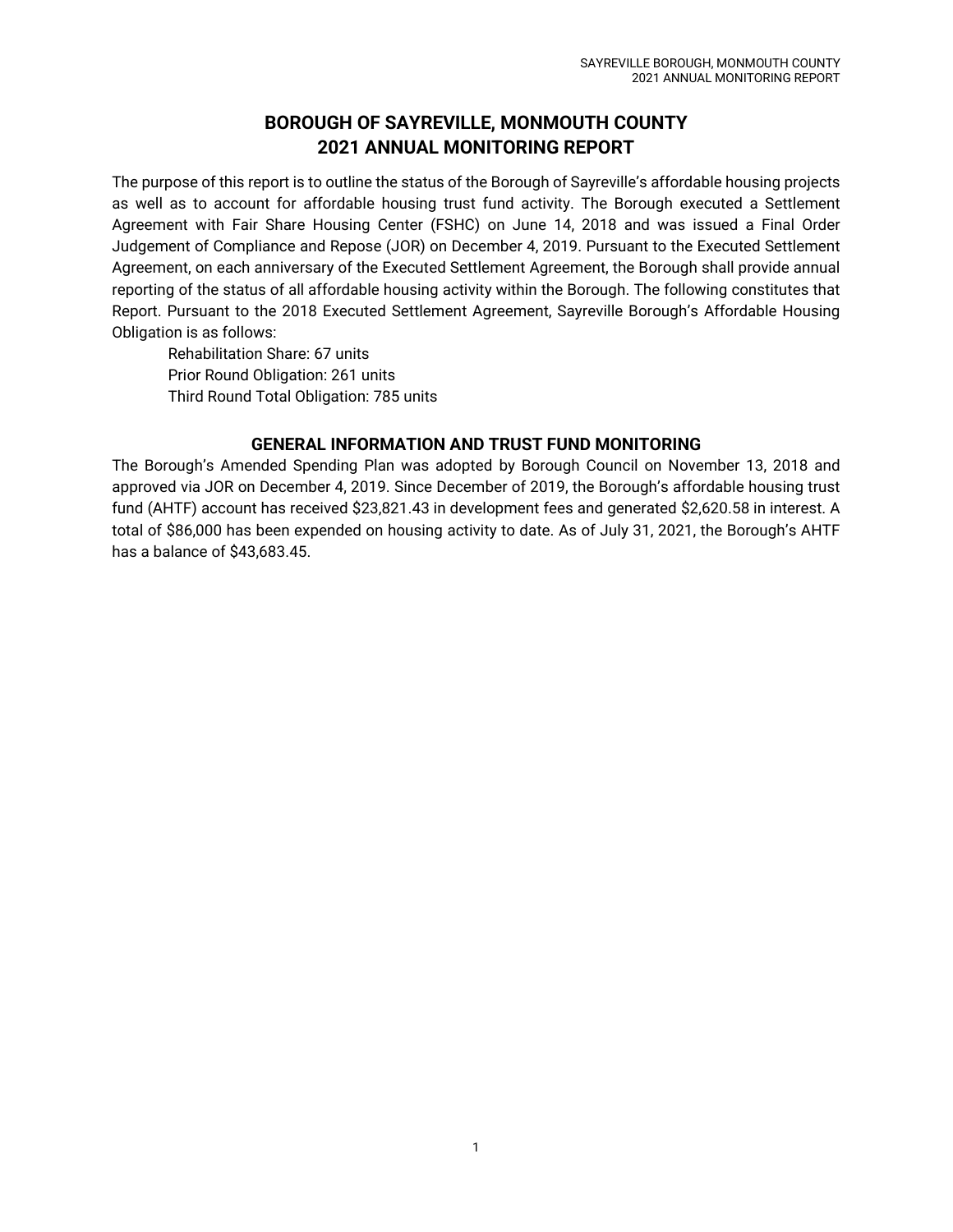|  |  | <b>PRIOR AND THIRD ROUND MONITORING</b> |
|--|--|-----------------------------------------|
|--|--|-----------------------------------------|

| <b>Borough of Sayreville, Middlesex County</b> |                                                                                                                        |                                                               |                                                                               |                                                                                                                                                                                                                                                                                                   |                                                                                    |                                                                                                                                     |                                     |                      |                |  |  |
|------------------------------------------------|------------------------------------------------------------------------------------------------------------------------|---------------------------------------------------------------|-------------------------------------------------------------------------------|---------------------------------------------------------------------------------------------------------------------------------------------------------------------------------------------------------------------------------------------------------------------------------------------------|------------------------------------------------------------------------------------|-------------------------------------------------------------------------------------------------------------------------------------|-------------------------------------|----------------------|----------------|--|--|
| Annual Project Form 6/17/2020 - Present        |                                                                                                                        |                                                               |                                                                               |                                                                                                                                                                                                                                                                                                   |                                                                                    |                                                                                                                                     |                                     |                      |                |  |  |
| Site/Program<br>Name:                          | <b>Sayreville Home Improvement</b><br>Program                                                                          |                                                               |                                                                               | <b>Lakeview at Sayreville</b>                                                                                                                                                                                                                                                                     |                                                                                    |                                                                                                                                     | <b>Gillette Manor</b>               |                      |                |  |  |
| <b>Affordable</b><br><b>Housing Round:</b>     |                                                                                                                        | <b>Third Round</b>                                            |                                                                               |                                                                                                                                                                                                                                                                                                   | <b>Third Round</b>                                                                 |                                                                                                                                     |                                     | <b>Third Round</b>   |                |  |  |
| <b>Project Type:</b>                           |                                                                                                                        | Housing Rehabilitation Program                                |                                                                               |                                                                                                                                                                                                                                                                                                   | 100% Affordable                                                                    |                                                                                                                                     | 100% Affordable, Age-<br>Restricted |                      |                |  |  |
| <b>Block &amp; Lot:</b>                        |                                                                                                                        | Various                                                       |                                                                               | Block: 254.01 / Lot: 2                                                                                                                                                                                                                                                                            |                                                                                    |                                                                                                                                     | Block: 339 / Lot: 1, 16             |                      |                |  |  |
| Street:                                        |                                                                                                                        |                                                               |                                                                               | <b>Kulus Lane</b>                                                                                                                                                                                                                                                                                 |                                                                                    |                                                                                                                                     | 20 Washington Road                  |                      |                |  |  |
| Status:                                        | <b>Under Construction</b>                                                                                              |                                                               |                                                                               |                                                                                                                                                                                                                                                                                                   | <b>Built</b>                                                                       |                                                                                                                                     |                                     | <b>Built</b>         |                |  |  |
| Date:                                          |                                                                                                                        | Various                                                       |                                                                               |                                                                                                                                                                                                                                                                                                   | 12/31/2003                                                                         |                                                                                                                                     |                                     | 1/1/1995             |                |  |  |
| Length of<br><b>Controls:</b>                  | 10 Years<br>(to begin with occupancy)                                                                                  |                                                               |                                                                               |                                                                                                                                                                                                                                                                                                   | 20 years formalized by<br><b>HUD Housing Assistance</b><br>Payment (HAP) Contract* |                                                                                                                                     | 30 years                            |                      |                |  |  |
| <b>Administrative</b><br>Agent:                | CGP&H, LLC, 1249 South River<br>Road, Suite 301, Cranbury, NJ<br>08512, (609) 664-2769<br>affordablehomesnewjersey.com |                                                               | Lakeview Developers, 1<br>Kulus Lane, Parlin, NJ<br>08859, (732) 727-<br>8833 |                                                                                                                                                                                                                                                                                                   |                                                                                    | <b>Sayreville Housing</b><br>Authority, 650 Washington<br>Rd, Sayreville, NJ 08872,<br>(732) 721-8400<br>sayrevilleha.org/home.html |                                     |                      |                |  |  |
| <b>Contribution (PIL):</b>                     | N/A                                                                                                                    |                                                               |                                                                               |                                                                                                                                                                                                                                                                                                   | N/A                                                                                |                                                                                                                                     |                                     | N/A                  |                |  |  |
| <b>Type of Units:</b>                          | <b>Family Rental or For-Sale</b>                                                                                       |                                                               |                                                                               |                                                                                                                                                                                                                                                                                                   | Family & Senior Rental                                                             |                                                                                                                                     |                                     | <b>Senior Rental</b> |                |  |  |
| <b>Total Affordable</b><br>Units:              |                                                                                                                        | 67                                                            |                                                                               |                                                                                                                                                                                                                                                                                                   | 300                                                                                |                                                                                                                                     |                                     | 100                  |                |  |  |
| Income/Bedroom<br><b>Distribution:</b>         | $1$ BR                                                                                                                 | 2 BR                                                          | 3 BR                                                                          | $1$ BR                                                                                                                                                                                                                                                                                            | 2 BR                                                                               | 3 BR                                                                                                                                | 1 BR                                | 2 BR                 | 3 BR           |  |  |
| <b>Very Low Income</b>                         | $\overline{a}$                                                                                                         | $\overline{a}$                                                | $\overline{a}$                                                                | 300                                                                                                                                                                                                                                                                                               | $\overline{a}$                                                                     | ÷,                                                                                                                                  |                                     | $\overline{a}$       |                |  |  |
| Low Income                                     | $\frac{1}{2}$                                                                                                          | $\overline{\phantom{a}}$                                      | $\blacksquare$                                                                | $\overline{\phantom{a}}$                                                                                                                                                                                                                                                                          | $\overline{\phantom{a}}$                                                           | $\overline{\phantom{m}}$                                                                                                            | 100                                 | $\blacksquare$       | $\frac{1}{2}$  |  |  |
| <b>Moderate Income</b>                         |                                                                                                                        |                                                               | $\overline{\phantom{a}}$                                                      |                                                                                                                                                                                                                                                                                                   |                                                                                    |                                                                                                                                     | $\bar{\phantom{a}}$                 | $\overline{a}$       | $\overline{a}$ |  |  |
| <b>Comments:</b>                               |                                                                                                                        | Two (2) units completed, 65<br>units to be completed by 2025. |                                                                               | 200 age-restricted units,<br>100 non-age-restricted<br>units.<br>* As stated in the HEFSP,<br>the project is currently<br>within its second control<br>period that expires on<br>12/31/2023 and the<br>property owners intend to<br>renew the control period<br>for at least another 20<br>years. |                                                                                    |                                                                                                                                     | $\overline{a}$                      |                      |                |  |  |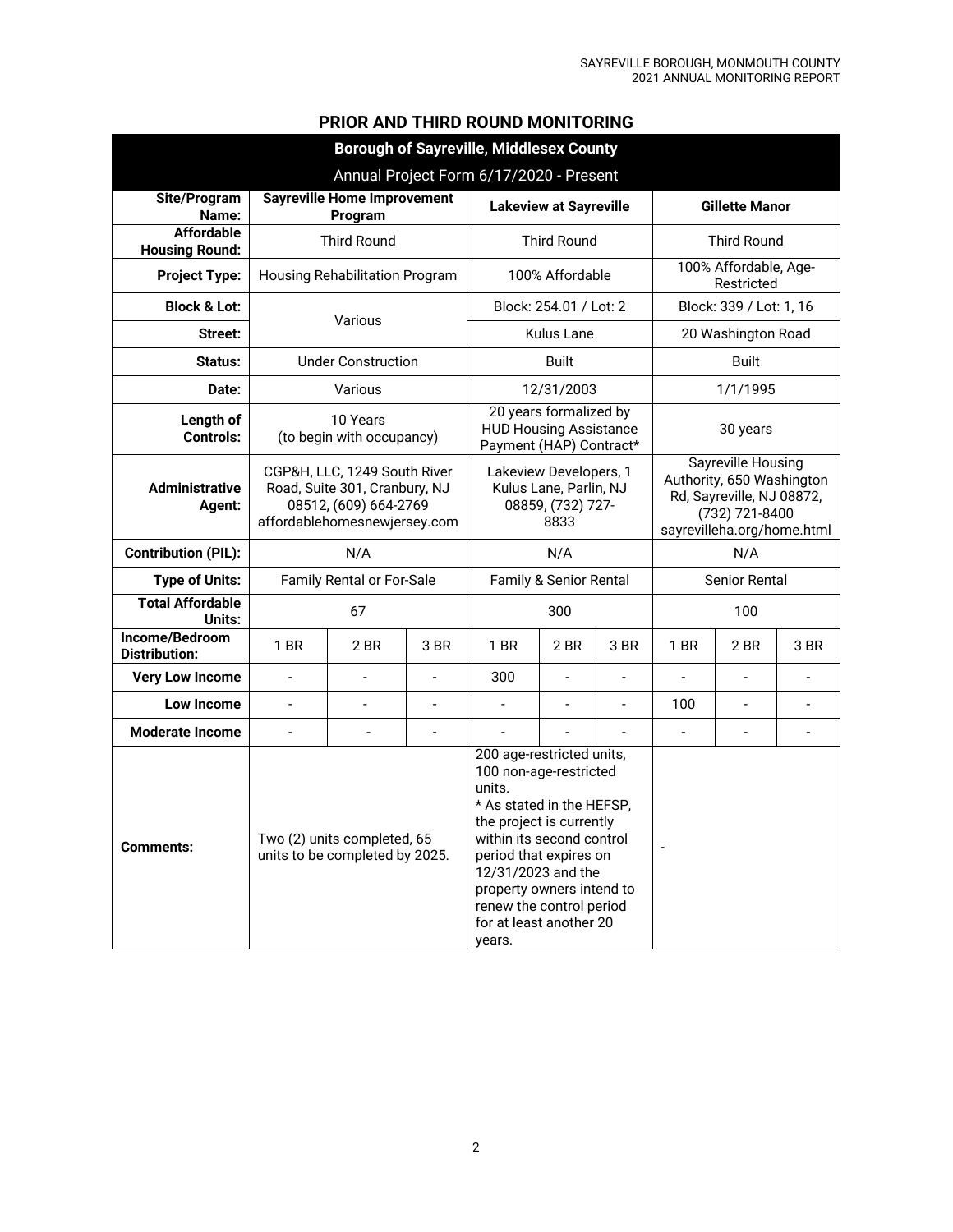| <b>Borough of Sayreville, Middlesex County</b> |                                                                                            |                                                                                                                                                                                                                                                                                          |                                                                                                                        |                |                                                                                                                        |                                         |      |  |  |  |  |
|------------------------------------------------|--------------------------------------------------------------------------------------------|------------------------------------------------------------------------------------------------------------------------------------------------------------------------------------------------------------------------------------------------------------------------------------------|------------------------------------------------------------------------------------------------------------------------|----------------|------------------------------------------------------------------------------------------------------------------------|-----------------------------------------|------|--|--|--|--|
| Annual Project Form 6/17/2020 - Present        |                                                                                            |                                                                                                                                                                                                                                                                                          |                                                                                                                        |                |                                                                                                                        |                                         |      |  |  |  |  |
| <b>Site/Program Name:</b>                      | <b>Caring House 54</b>                                                                     |                                                                                                                                                                                                                                                                                          | Morgan's Bluff Apartments<br>(Chase Partners)                                                                          |                | <b>River Road Redevelopment Area</b>                                                                                   |                                         |      |  |  |  |  |
| <b>Affordable Housing</b><br>Round:            | <b>Third Round</b>                                                                         |                                                                                                                                                                                                                                                                                          | <b>Third Round</b>                                                                                                     |                |                                                                                                                        | <b>Third Round</b>                      |      |  |  |  |  |
| <b>Project Type:</b>                           | 100% Affordable<br>Support, Special<br>Needs                                               |                                                                                                                                                                                                                                                                                          | Inclusionary, Age-Restricted<br>100% Affordable                                                                        |                |                                                                                                                        |                                         |      |  |  |  |  |
| <b>Block &amp; Lot:</b>                        | Block: 442.19 /<br>Lot: $6$                                                                |                                                                                                                                                                                                                                                                                          | Block: 538 / Lot: 9.02<br>Various Blocks & Lots                                                                        |                |                                                                                                                        |                                         |      |  |  |  |  |
| Street:                                        | 1079<br>Bordentown<br>Avenue                                                               |                                                                                                                                                                                                                                                                                          | Old Spye Road/Route 35<br>River Road north of Main Street                                                              |                |                                                                                                                        |                                         |      |  |  |  |  |
| Status:                                        | <b>Built</b>                                                                               |                                                                                                                                                                                                                                                                                          | <b>Built</b>                                                                                                           |                |                                                                                                                        | <b>Under Construction</b>               |      |  |  |  |  |
| Date:                                          | Controls began<br>1/13/2016                                                                |                                                                                                                                                                                                                                                                                          | Controls began 12/11/2019                                                                                              |                |                                                                                                                        | Redevelopment Plan adopted<br>6/25/2018 |      |  |  |  |  |
| <b>Length of Controls:</b>                     | Perpetual                                                                                  | 30 Years<br>30 years<br>(to begin with occupancy)                                                                                                                                                                                                                                        |                                                                                                                        |                |                                                                                                                        |                                         |      |  |  |  |  |
| <b>Administrative</b><br>Agent:                | Caring Inc., 1120<br>N. Main St.,<br>Pleasantville, NJ<br>08232, (609)<br>677-0022 ext. 10 |                                                                                                                                                                                                                                                                                          | CGP&H, LLC, 1249 South River<br>Road, Suite 301, Cranbury, NJ<br>08512, (609) 664-2769<br>affordablehomesnewjersey.com |                | CGP&H, LLC, 1249 South River<br>Road, Suite 301, Cranbury, NJ<br>08512, (609) 664-2769<br>affordablehomesnewjersey.com |                                         |      |  |  |  |  |
| <b>Contribution (PIL):</b>                     | N/A                                                                                        |                                                                                                                                                                                                                                                                                          | N/A                                                                                                                    |                |                                                                                                                        | N/A                                     |      |  |  |  |  |
| <b>Type of Units:</b>                          | Support &<br><b>Special Needs</b><br>Rental                                                | Senior Rental                                                                                                                                                                                                                                                                            |                                                                                                                        |                | <b>Family Rental</b>                                                                                                   |                                         |      |  |  |  |  |
| <b>Total Affordable</b><br>Units:              | 4                                                                                          |                                                                                                                                                                                                                                                                                          | 22                                                                                                                     |                |                                                                                                                        | 88                                      |      |  |  |  |  |
| Income/Bedroom<br><b>Distribution:</b>         | Group<br>Home/Assisted<br>Living Bedrooms                                                  | 1 BR                                                                                                                                                                                                                                                                                     | 2 BR                                                                                                                   | 3 BR           | 1 BR                                                                                                                   | 2 BR                                    | 3 BR |  |  |  |  |
| <b>Very Low Income</b>                         | 4                                                                                          | 3                                                                                                                                                                                                                                                                                        | $\overline{a}$                                                                                                         | $\overline{a}$ | $\mathcal{P}$                                                                                                          | 8                                       | 3    |  |  |  |  |
| Low Income                                     |                                                                                            | 5                                                                                                                                                                                                                                                                                        | 5                                                                                                                      | $\overline{a}$ | 3                                                                                                                      | 19                                      | 11   |  |  |  |  |
| <b>Moderate Income</b>                         |                                                                                            | 5                                                                                                                                                                                                                                                                                        | 4                                                                                                                      |                | 5                                                                                                                      | 23                                      | 14   |  |  |  |  |
| <b>Comments:</b>                               | <b>Business</b><br>License obtained<br>1/13/2016                                           | Project is within the Sayreville<br><b>Construction commenced January</b><br>Route 35-Phase I<br>2021. Certificates of Occupancy<br>Redevelopment Area. Affordable<br>are set to be issued for the units<br>units were produced through a<br>from January to May 2022.<br>15% set-aside. |                                                                                                                        |                |                                                                                                                        |                                         |      |  |  |  |  |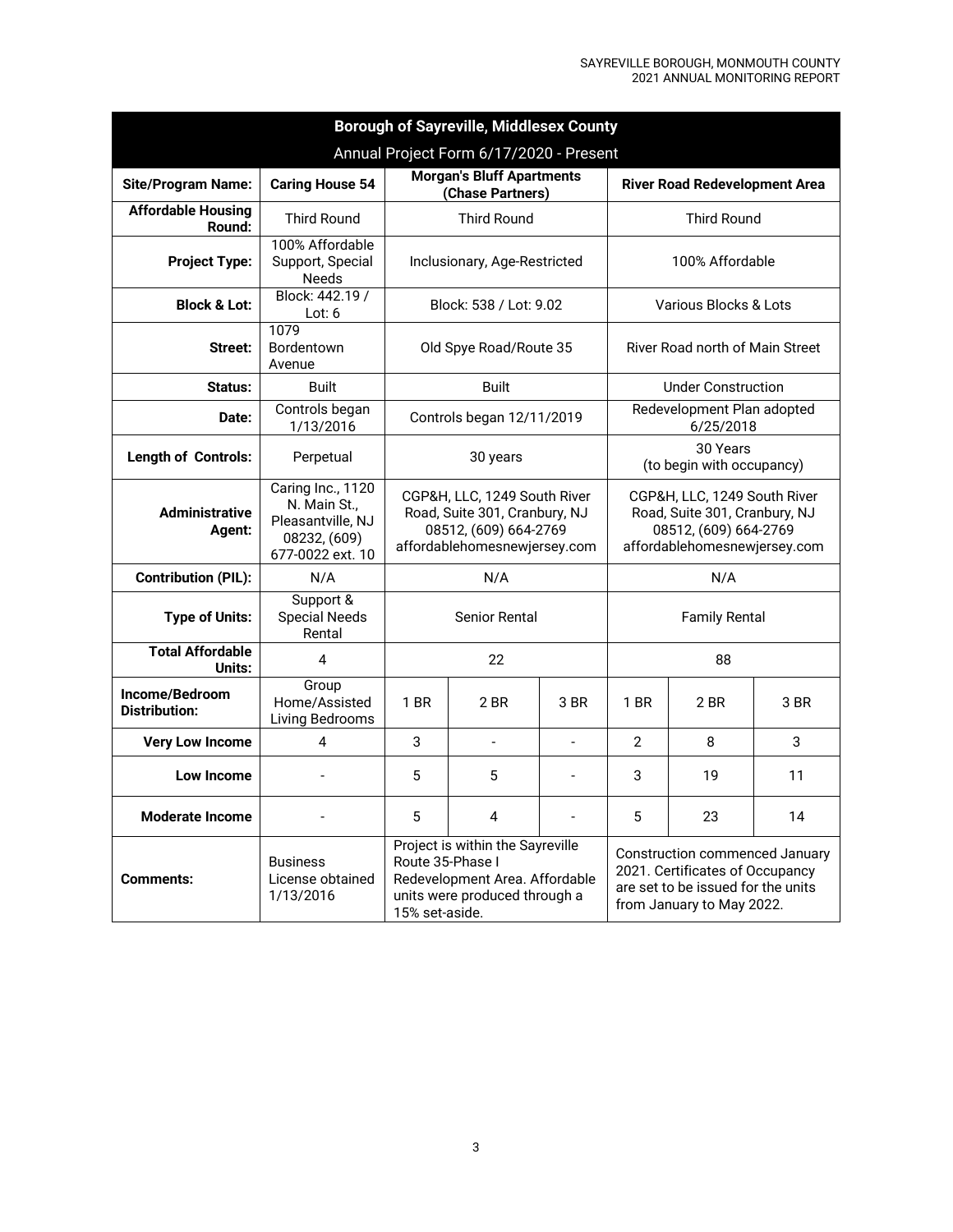| <b>Borough of Sayreville, Middlesex County</b> |                                                                                                                                                                                                                |                           |                                   |                                                                                                                                                          |                                       |                                                           |                                                                                                                                                          |                      |      |  |  |
|------------------------------------------------|----------------------------------------------------------------------------------------------------------------------------------------------------------------------------------------------------------------|---------------------------|-----------------------------------|----------------------------------------------------------------------------------------------------------------------------------------------------------|---------------------------------------|-----------------------------------------------------------|----------------------------------------------------------------------------------------------------------------------------------------------------------|----------------------|------|--|--|
| Annual Project Form 6/17/2020 - Present        |                                                                                                                                                                                                                |                           |                                   |                                                                                                                                                          |                                       |                                                           |                                                                                                                                                          |                      |      |  |  |
| Site/Program<br>Name:                          |                                                                                                                                                                                                                | <b>LaMer</b>              |                                   |                                                                                                                                                          | <b>Camelot I</b>                      |                                                           |                                                                                                                                                          | <b>Camelot II</b>    |      |  |  |
| <b>Affordable</b><br><b>Housing Round:</b>     | <b>Third Round</b>                                                                                                                                                                                             |                           |                                   | <b>Third Round</b>                                                                                                                                       |                                       |                                                           | <b>Third Round</b>                                                                                                                                       |                      |      |  |  |
| <b>Project Type:</b>                           |                                                                                                                                                                                                                | Inclusionary              |                                   |                                                                                                                                                          | Inclusionary                          |                                                           | Inclusionary                                                                                                                                             |                      |      |  |  |
| <b>Block &amp; Lot:</b>                        | Block: 449 / Lot:<br>10.101<br>140 Samuel Circle &                                                                                                                                                             |                           | Block: 136.16 / Lot: 30.05, 30.06 |                                                                                                                                                          |                                       | Block: 347.01 / Lot: 3.01, Block:<br>366.01<br>$/$ Lot: 1 |                                                                                                                                                          |                      |      |  |  |
| Street:                                        |                                                                                                                                                                                                                | 115 Check Avenue          |                                   | <b>Main Street</b>                                                                                                                                       |                                       |                                                           | Main Street & N. Ernston Road                                                                                                                            |                      |      |  |  |
| Status:                                        |                                                                                                                                                                                                                | <b>Built</b>              |                                   |                                                                                                                                                          | <b>Under Construction</b>             |                                                           |                                                                                                                                                          | Ongoing              |      |  |  |
| Date:                                          |                                                                                                                                                                                                                | Controls began<br>2/10/20 |                                   |                                                                                                                                                          | PB Approval 2/19/20                   |                                                           | PB Approval 5/6/20                                                                                                                                       |                      |      |  |  |
| Length of<br><b>Controls:</b>                  |                                                                                                                                                                                                                | 50 years                  |                                   |                                                                                                                                                          | 50 years<br>(to begin with occupancy) |                                                           | 50 years<br>(to begin with occupancy)                                                                                                                    |                      |      |  |  |
| <b>Administrative</b><br>Agent:                | Community<br>Investment Strategies,<br>Inc., 1970 Brunswick<br>Avenue, Suite 100,<br>Lawrenceville, NJ<br>07024                                                                                                |                           |                                   | CGP&H, LLC, 1249 South River<br>Road, Suite 301, Cranbury, NJ<br>08512, (609) 664-2769<br>affordablehomesnewjersey.com                                   |                                       |                                                           | CGP&H, LLC, 1249 South River<br>Road, Suite 301, Cranbury, NJ<br>08512, (609) 664-2769<br>affordablehomesnewjersey.com                                   |                      |      |  |  |
| <b>Contribution (PIL):</b>                     |                                                                                                                                                                                                                | N/A<br>N/A                |                                   |                                                                                                                                                          |                                       |                                                           |                                                                                                                                                          | N/A                  |      |  |  |
| <b>Type of Units:</b>                          | <b>Family Rental</b>                                                                                                                                                                                           |                           |                                   |                                                                                                                                                          | <b>Family Rental</b>                  |                                                           |                                                                                                                                                          | <b>Family Rental</b> |      |  |  |
| <b>Total Affordable</b><br>Units:              |                                                                                                                                                                                                                | $\overline{2}$            |                                   |                                                                                                                                                          | 10                                    |                                                           |                                                                                                                                                          | 8                    |      |  |  |
| Income/Bedroom<br><b>Distribution:</b>         | 1 BR                                                                                                                                                                                                           | 2BR                       | 3 BR                              | 1 BR                                                                                                                                                     | 2 BR                                  | 3 BR                                                      | 1 BR                                                                                                                                                     | 2 BR                 | 3 BR |  |  |
| <b>Very Low Income</b>                         | $\overline{\phantom{m}}$                                                                                                                                                                                       | 1                         | $\overline{a}$                    | $\overline{a}$                                                                                                                                           | $\overline{2}$                        | $\overline{\phantom{a}}$                                  |                                                                                                                                                          | $\overline{2}$       |      |  |  |
| <b>Low Income</b>                              | $\overline{\phantom{m}}$                                                                                                                                                                                       | $\overline{a}$            | $\overline{\phantom{a}}$          | $\mathbf{1}$                                                                                                                                             | 1                                     | 1                                                         | $\overline{\phantom{a}}$                                                                                                                                 | 1                    | 1    |  |  |
| <b>Moderate Income</b>                         | $\overline{\phantom{m}}$                                                                                                                                                                                       | 1                         | $\overline{a}$                    | $\mathbf{1}$                                                                                                                                             | 3                                     | 1                                                         | $\overline{a}$                                                                                                                                           | 3                    | 1    |  |  |
| <b>Comments:</b>                               | The Borough executed<br>an agreement with the<br>former developer to<br>deed restrict (2)<br>additional affordable<br>units upon issuance of<br>Certificates of<br>Occupancy for the<br>Camelot I-II projects. |                           |                                   | Bedroom-income distribution is<br>projected, not finalized. Upon<br>site plan approval, the<br>Administrative Agent will ensure<br>compliance with UHAC. |                                       |                                                           | Bedroom-income distribution is<br>projected, not finalized. Upon<br>site plan approval, the<br>Administrative Agent will ensure<br>compliance with UHAC. |                      |      |  |  |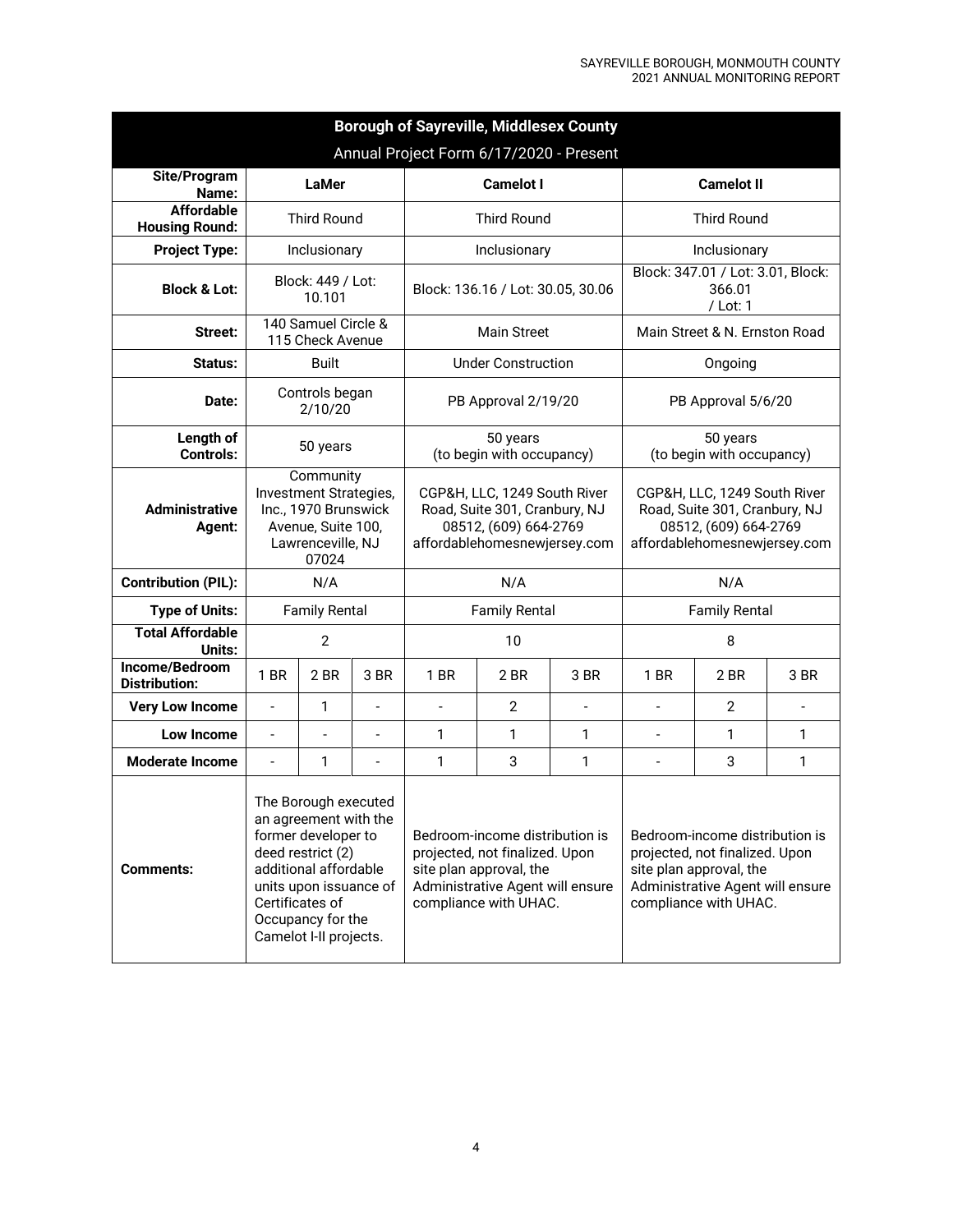| <b>Borough of Sayreville, Middlesex County</b><br>Annual Project Form 6/17/2020 - Present |                                                                                                                                                                                                                                                                                                                                                                                                                                                                                                                                                                |                              |                |                                                                                             |                                               |         |                                                                                                                                                                                                                  |                                       |      |  |
|-------------------------------------------------------------------------------------------|----------------------------------------------------------------------------------------------------------------------------------------------------------------------------------------------------------------------------------------------------------------------------------------------------------------------------------------------------------------------------------------------------------------------------------------------------------------------------------------------------------------------------------------------------------------|------------------------------|----------------|---------------------------------------------------------------------------------------------|-----------------------------------------------|---------|------------------------------------------------------------------------------------------------------------------------------------------------------------------------------------------------------------------|---------------------------------------|------|--|
| Site/Program                                                                              |                                                                                                                                                                                                                                                                                                                                                                                                                                                                                                                                                                | <b>Riverton</b>              |                |                                                                                             | <b>Accessory Apartment Program</b>            |         |                                                                                                                                                                                                                  |                                       |      |  |
| Name:<br><b>Affordable</b>                                                                |                                                                                                                                                                                                                                                                                                                                                                                                                                                                                                                                                                | <b>Third Round</b>           |                |                                                                                             | <b>Third Round</b>                            |         | <b>Third Round</b>                                                                                                                                                                                               |                                       |      |  |
| <b>Housing Round:</b>                                                                     |                                                                                                                                                                                                                                                                                                                                                                                                                                                                                                                                                                | Inclusionary                 |                |                                                                                             |                                               |         | 100% Affordable                                                                                                                                                                                                  |                                       |      |  |
| <b>Project Type:</b>                                                                      |                                                                                                                                                                                                                                                                                                                                                                                                                                                                                                                                                                |                              | Inclusionary   |                                                                                             |                                               |         |                                                                                                                                                                                                                  |                                       |      |  |
| <b>Block &amp; Lot:</b>                                                                   |                                                                                                                                                                                                                                                                                                                                                                                                                                                                                                                                                                | Various                      |                | Various                                                                                     |                                               |         |                                                                                                                                                                                                                  | Various                               |      |  |
| Street:                                                                                   |                                                                                                                                                                                                                                                                                                                                                                                                                                                                                                                                                                | Cross Avenue & Highway 9     |                |                                                                                             |                                               |         |                                                                                                                                                                                                                  |                                       |      |  |
| Status:                                                                                   |                                                                                                                                                                                                                                                                                                                                                                                                                                                                                                                                                                | Ongoing                      |                |                                                                                             | Ongoing                                       |         |                                                                                                                                                                                                                  | Ongoing                               |      |  |
| Date:                                                                                     |                                                                                                                                                                                                                                                                                                                                                                                                                                                                                                                                                                | Ordinance adopted 07/23/2018 |                |                                                                                             | Developer's<br>Agreement signed<br>10/02/2015 |         |                                                                                                                                                                                                                  | Ordinance adopted 10/10/2017          |      |  |
| Length of<br><b>Controls:</b>                                                             | 50 years<br>(to begin with occupancy)                                                                                                                                                                                                                                                                                                                                                                                                                                                                                                                          |                              |                |                                                                                             | 30 years<br>(to begin with<br>occupancy)      |         |                                                                                                                                                                                                                  | 30 years<br>(to begin with occupancy) |      |  |
| <b>Administrative</b><br>Agent:                                                           | CGP&H, LLC, 1249 South River<br>Road, Suite 301, Cranbury, NJ<br>08512, (609) 664-2769,<br>affordablehomesnewjersey.com                                                                                                                                                                                                                                                                                                                                                                                                                                        |                              |                | Sayreville Seaport<br>Associates Urban<br>Renewal, 7 Giralda<br>Farms, Madison, NJ<br>07940 |                                               |         | CGP&H, LLC, 1249 South River<br>Road, Suite 301, Cranbury, NJ<br>08512, (609) 664-2769,<br>affordablehomesnewjersey.com                                                                                          |                                       |      |  |
| <b>Contribution (PIL):</b>                                                                |                                                                                                                                                                                                                                                                                                                                                                                                                                                                                                                                                                |                              | N/A            |                                                                                             |                                               | N/A     |                                                                                                                                                                                                                  |                                       |      |  |
| <b>Type of Units:</b>                                                                     | <b>Family Rental</b>                                                                                                                                                                                                                                                                                                                                                                                                                                                                                                                                           |                              |                |                                                                                             | <b>Family Rental</b>                          |         |                                                                                                                                                                                                                  | <b>Family Rental</b>                  |      |  |
| <b>Total Affordable</b><br>Units:                                                         |                                                                                                                                                                                                                                                                                                                                                                                                                                                                                                                                                                | 7                            |                |                                                                                             | 300                                           |         | 10                                                                                                                                                                                                               |                                       |      |  |
| Income/Bedroom<br><b>Distribution:</b>                                                    | 1 BR                                                                                                                                                                                                                                                                                                                                                                                                                                                                                                                                                           | 2 BR                         | 3 BR           | 1 BR                                                                                        | 2 BR                                          | 3 BR    | 1 BR                                                                                                                                                                                                             | 2 BR                                  | 3 BR |  |
| <b>Very Low Income</b>                                                                    | $\overline{a}$                                                                                                                                                                                                                                                                                                                                                                                                                                                                                                                                                 | 1                            | $\blacksquare$ | 15                                                                                          | 14                                            | 10      |                                                                                                                                                                                                                  |                                       |      |  |
| <b>Low Income</b>                                                                         | 1                                                                                                                                                                                                                                                                                                                                                                                                                                                                                                                                                              | 1                            | 1              | 15                                                                                          | 76                                            | 20      | TBD                                                                                                                                                                                                              |                                       |      |  |
| <b>Moderate Income</b>                                                                    | $\overline{a}$                                                                                                                                                                                                                                                                                                                                                                                                                                                                                                                                                 | 2                            | 1              | 30                                                                                          | 90                                            | 30      |                                                                                                                                                                                                                  |                                       |      |  |
| <b>Comments:</b>                                                                          | Bedroom-income<br>An application for this site has<br>distribution is<br>been pending for months. As of<br>projected, not<br>June 19, 2021, a settlement<br>finalized. Upon site<br>plan approval, the<br>agreement was not yet ready for<br>the Board's review.<br><b>Administrative Agent</b><br>Bedroom-income distribution is<br>will ensure<br>projected, not finalized. Upon<br>compliance with<br>site plan approval, the<br>UHAC. No<br>Administrative Agent will ensure<br>applications have<br>compliance with UHAC.<br>been submitted as of<br>yet. |                              |                |                                                                                             |                                               | to date | In October of 2017, the Borough<br>adopted Ordinance #365-17<br>establishing an Accessory<br>Apartment Program in the O-S<br>Overlay Zone to produce 10<br>accessory apartments.<br>No units have been completed |                                       |      |  |